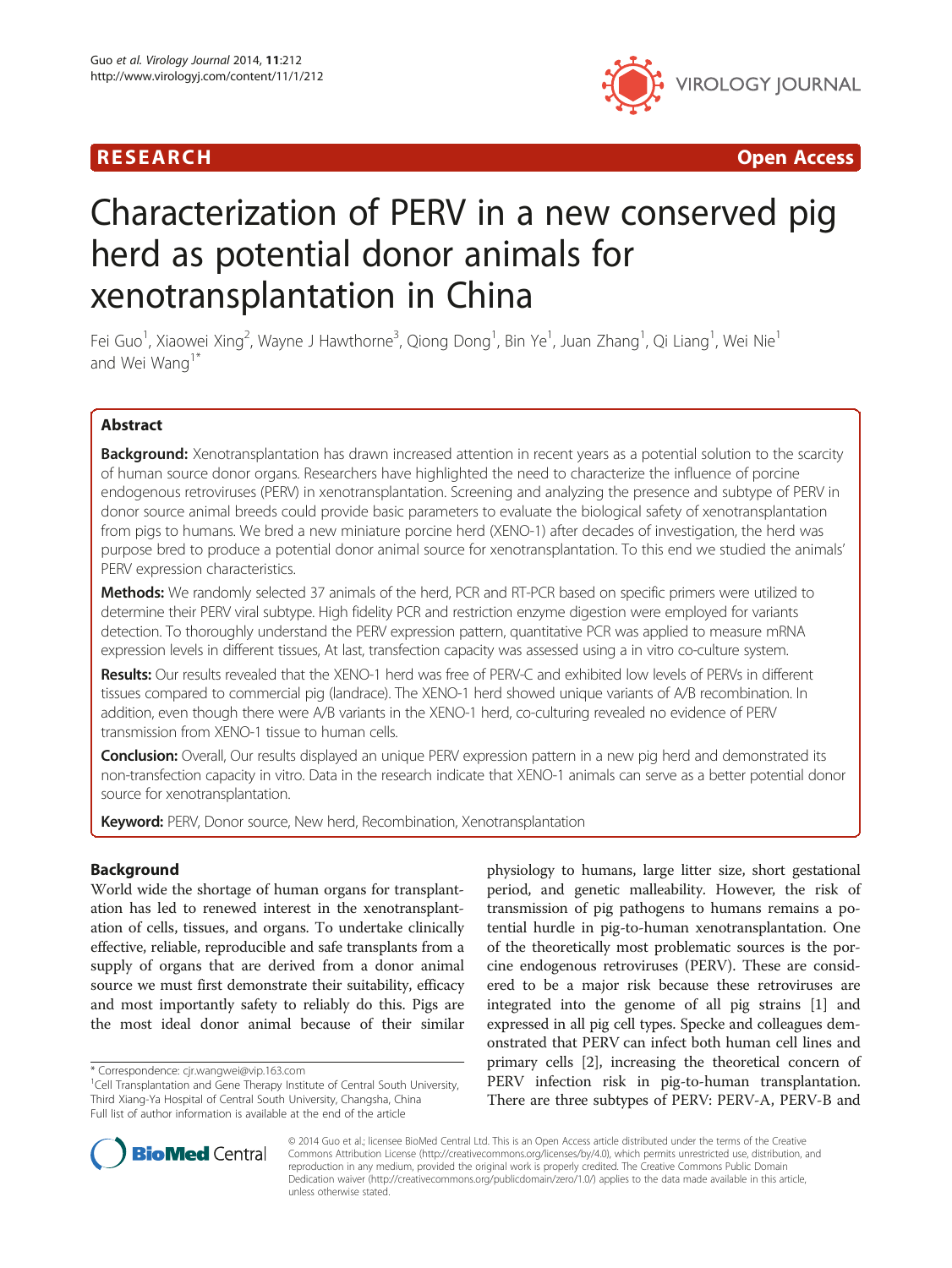PERV-C. Types A and B are human-tropic [[3\]](#page-8-0), whereas PERV-C is unable to infect human cells but can replicate in porcine cell lines [\[4,5](#page-8-0)]. However, there have been recent reports of recombinant PERV-A/C viruses that are able to infect human cells and exhibit high titer replication [[6](#page-8-0)], suggesting PERV-C infectious competence. The International Xenotransplantation Association has specially established guidelines to use when transplanting pig cells in clinical trials, including the following: careful screening of the source pig herd for PERV, selection of pigs that exhibit low expression levels of PERV-A and PERV-B, and, most importantly, the selection of pigs that do not contain PERV-C [[7](#page-8-0)].

Given the impossibility of eliminating PERV, the only way to eliminate or reduce the risk of potential infection is to breed specific pathogen-free (SPF) herds with low viral loads and less infectious types of PERV. To generate an ideal donor source with higher microbiology safety, we investigated for decades and bred a new pig herd XENO-1 for xenotransplantation. XENO-1 animals are interbred from Chinese Xiang and Bama pigs, their PERV-C-free ancestors were intentionally inbred more than 13 generations to breed a potential donor pig source, which easily eliminates the potential risk presented by a PERV-A/C recombinant retrovirus. The XENO-1 animals possess the characteristics of their ancestors such as smaller body size (6 month weight < 30 kg), slow-growing and early sexual maturity. Most importantly the animals are screened for designated pathogens and housed in a barrier system. To determine the characteristics of PERV subtypes and expression pattern of XENO-1, we screened for all three PERV types in peripheral blood mononuclear cells (PBMCs) from the selected 37 XENO-1 animals to confirm their lack of infection competency and showed that there was no PERV-C expression in this herd. Furthermore, we investigate the PERV expression pattern in multiple organs and tissues quantifying the viral load in different tissues relative to commercial pigs (landrace) as a basis for establishment of the utility of the XENO-1 herd.

Furthermore, a number of landmark papers have established the transmission of PERV to human cells when placed in co-culture for prolonged periods of time to mimic that of ongoing cell-to-cell contact seen if transplanted into a patient [[1,2\]](#page-8-0), These papers established the gold standard techniques used for proof of transmission of PERV to human cells and thus for use as a screening tool that has been widely used [[8,9\]](#page-8-0). Here we utilise these same techniques to investigate the potential for the XENO-1 herd as a potential xenotransplant source.

## Results

## Sensitivity and specificity of PERV PCR primers

In order to demonstrate the sensitivity and specificity of our PERV PCR primers we used optimized PCR conditions

and diluted the positive DNA template (PK15) samples from 100 ng to 0 pg. The limits of detection of PERV-A, gag and mtDNA were less than 10 pg, whereas the limits of detection for PERV-B and pol were 100 pg; PERV-C could be detected at levels as low as 10 ng DNA (Figure [1](#page-2-0)). The PCR products were single bands, suggesting that our PCR-base detection was highly sensitive and specific.

# PERV assay screen confirmed absence of PERV-C in XENO-1

Once we had confirmed the sensitivity and specificity of our PCR for detection of even extremely low-level PERV we collected blood samples from all 37-breeding core pigs. These samples were used for PERV detection using typespecific primers. PERV-A, PERV-B, pol, and gag were detected in all animals, but none of these animals had a positive PCR result for PERV-C (Figure [2\)](#page-2-0). As such the herd were assumed to be PERV-C free and eliminated the possibility of the development of the potential for the A/C recombination subtype.

## Transcriptional activity of PERV

To investigate the transcriptional activity of PERV in each animal, RT-PCR was employed using type-specific primers for all three types of PERV envelope DNA, pol, gag and mtDNA. The specific bands for PERV-A, PERV-B, pol, gag and mtDNA were detected in this assay, but no PERV-C was detected (Figure [3](#page-3-0)). DNA of PK15 as positive control was also detected in all PCR assay, but no band was found in HEK293 as negative control. These results suggest that PERV-A and B were present as demonstrated by the presence of transcriptional activity as demonstrated in these bands on the gel, however, the absence of bands for PERV-C were not present as DNA nor RNA.

## PERV expression level in different tissues

The PERV titers in the different tissues from XENO-1 pig were much lower compared to those from the commercial pigs. The expression of PERV is characterized by the expression of full-length pol mRNA as previously described [[10](#page-8-0)]. To fully determine the mRNA expression levels in different organs and tissues, samples from multiple organs were collected, and total RNA was isolated and quantified using real-time PCR. The highest expression of PERV in the commercial pigs was observed in the spleen and liver. Quite unlike the commercial pigs, the highest PERV expression in XENO-1 was detected in the lungs and islets (Figure [4](#page-3-0)). However, the highest viral load detected in the XENO-1 pigs was substantially lower than the highest viral load in the commercial pigs.

#### Variants of PERV-A and PERV-B

To investigate the frequency of recombination of PERV-A and PERV-B, consensus primers were used to amplify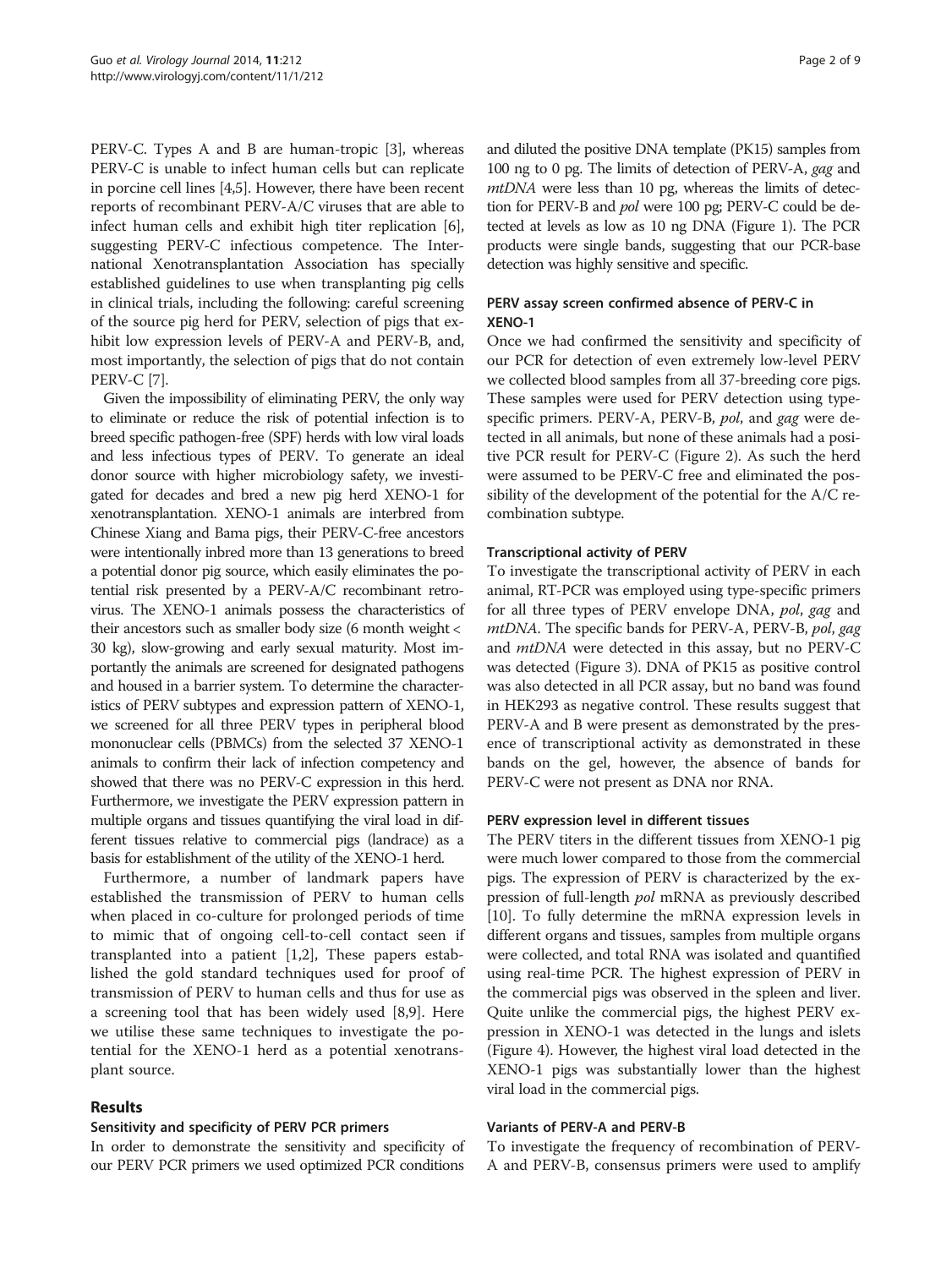<span id="page-2-0"></span>

the 1.8-kb envelope gene fragment from 3 individual animals (Figure [5](#page-4-0)). The PCR products were purified using the Agarose Gel DNA Purification Kit (TaKaRa), inserted into pUCm-T vectors, and transformed into the E.coli strain HT115. Three hundred clones were subjected to colony PCR, and 44 positive clones were identified. The subsequent PCR products were digested using the restriction enzymes MboI and KpnI. Four KpnI and five MboI digestion patterns were identified in XENO-1 animals (Figure [6](#page-4-0)); from the two enzyme digests, we observed 7 combined patterns (Table [1\)](#page-5-0). Among 44 positive clones, type B of MboI and type b of KpnI were the dominant subtypes detected (n = 32, 72.73% vs. n = 37, 84.09%). For the combined results, the primary genotypes were Bb  $(n = 31, 70.45%)$  and Aa  $(n = 5, 11.36\%)$ .

## Examination of PERV infectivity in co-culture

In order to further define if there's any potential for the XENO-1 animals cells to potentially transmit PERV to human cells we performed co-culture experiments. Three XENO-1 animals were sacrificed their pancreas removed and their islets isolated using a modified Riccordi method

[[11\]](#page-8-0). The islets were counted and the Islet Equivalent Quantity (IEQ) was calculated. Approximately  $7 \times 10^4$ /well HEK-239 cells were seeded on the surface of 6-well plates. Then,  $2 \times 10^3$  islets were placed on the inserts and co-cultured with HEK-293 cells in optimized Hams F-10 medium at 37°C in a 5% CO2 incubator for 30 days. The HEK-293 cells were washed with PBS after co-culture and the mRNA was isolated. The mRNA was used to determine PERV infection by RT-PCR using pol-specific primers. Primers for porcine β-action were employed to exclude porcine cell contamination, and human GAPDH was utilized as an internal reference. Our data indicated that no porcine DNA contamination and no PERV mRNA expression occurred in the co-culture system of XENO-1 islets and HEK-293 cells (Figure [7\)](#page-5-0), and we did find transmission from PK15 to HEK293 cell in the positive control assay as previously described [\[12\]](#page-8-0). We have therefore demonstrated there was no PERV transmission from XENO-1 cells to human cells.

# **Discussion**

PERV have seen resurgence in their significance as the increasing importance of xenotransplantation has been

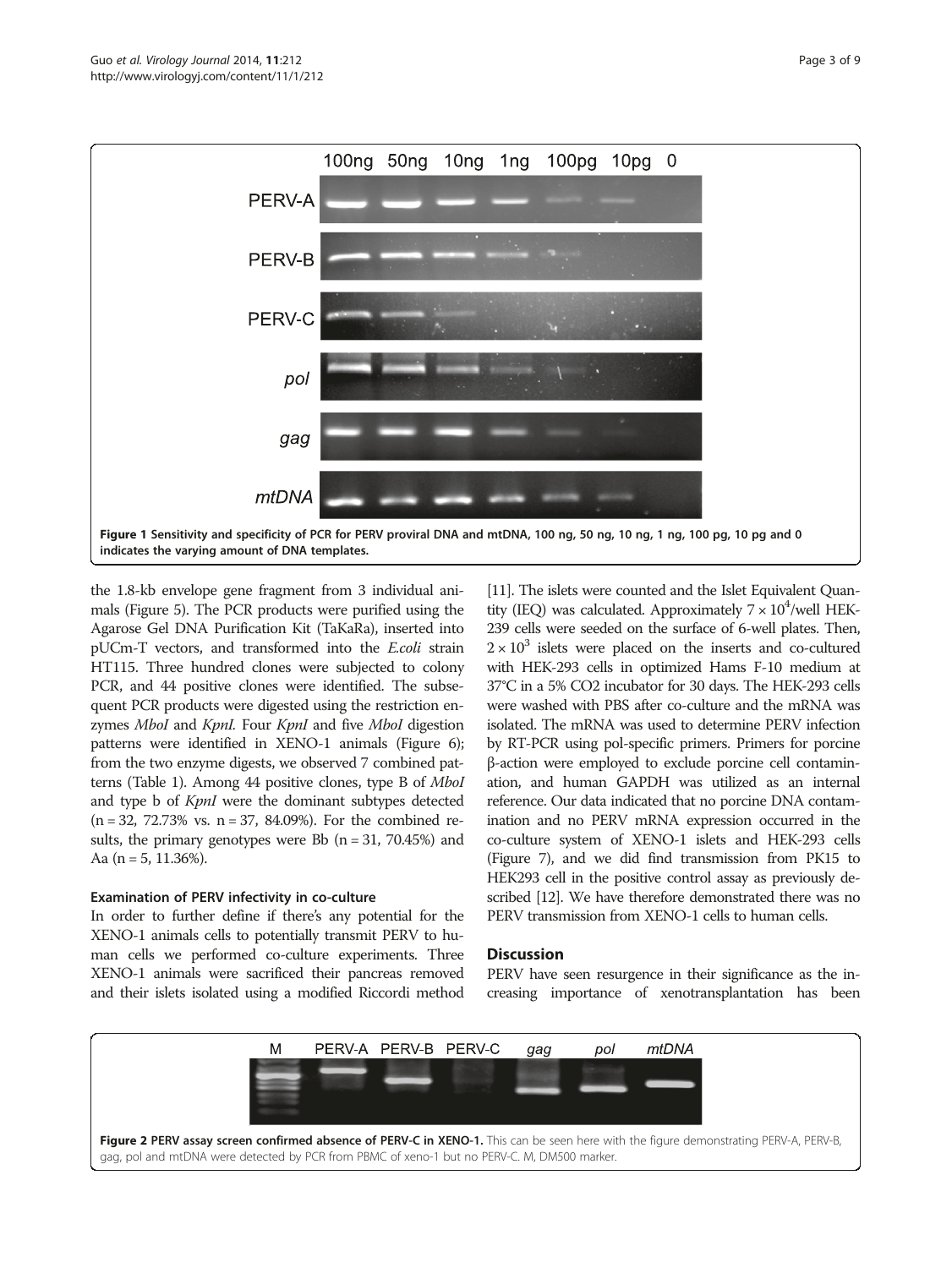<span id="page-3-0"></span>

recognized. In this study, we investigated PERV in a new Chinese pig herd, these animals have been specifically inbred as potential donor animals for xenotransplantation. Here we present quite clearly verified PERV characteristics of PERV-A/B recombination and demonstrate the PERV-C deficiency of the herd and low PERV expression, furthermore, we found that there was no PERV transfection to human cells that occurred in vitro even if A/B variants existed.

Salomon and his colleagues have demonstrated PERV transmission to SCID mice transplanted with porcine islets, raising concerns about PERV transmission between species [[13\]](#page-8-0). Wilson co-cultured PBMCs from the National Institutes of Health miniature pig and the Yucatan pig with several human cell lines, and found transfer and expression of PERV in all types of human cells [\[8\]](#page-8-0), demonstrating PERV transfection competency in vitro. PERV infection of human cells in vitro suggested the presence of risks of cross-species transmission. Of all three subtypes of PERV, type C and A can be recombined as an A/C variant which possess approximately 500-fold more infectious capability than PERV-A alone [\[6\]](#page-8-0). However there is still no evidence of PERV infection in vivo involving pig-sourced cells or tissues. Paradis studied samples from a total of 160 subjects who had been exposed to a variety of porcine cells. The results suggested microchimerism rather than evidence of PERV transmission to human cells [\[14](#page-8-0)]. Patients who had been implanted with encapsulated islets were tested and found to be negative for PERV in their PBMC or plasma [[15\]](#page-8-0). Although many results of studies suggest no transmission potential of infection in vivo, there are still potential theoretical

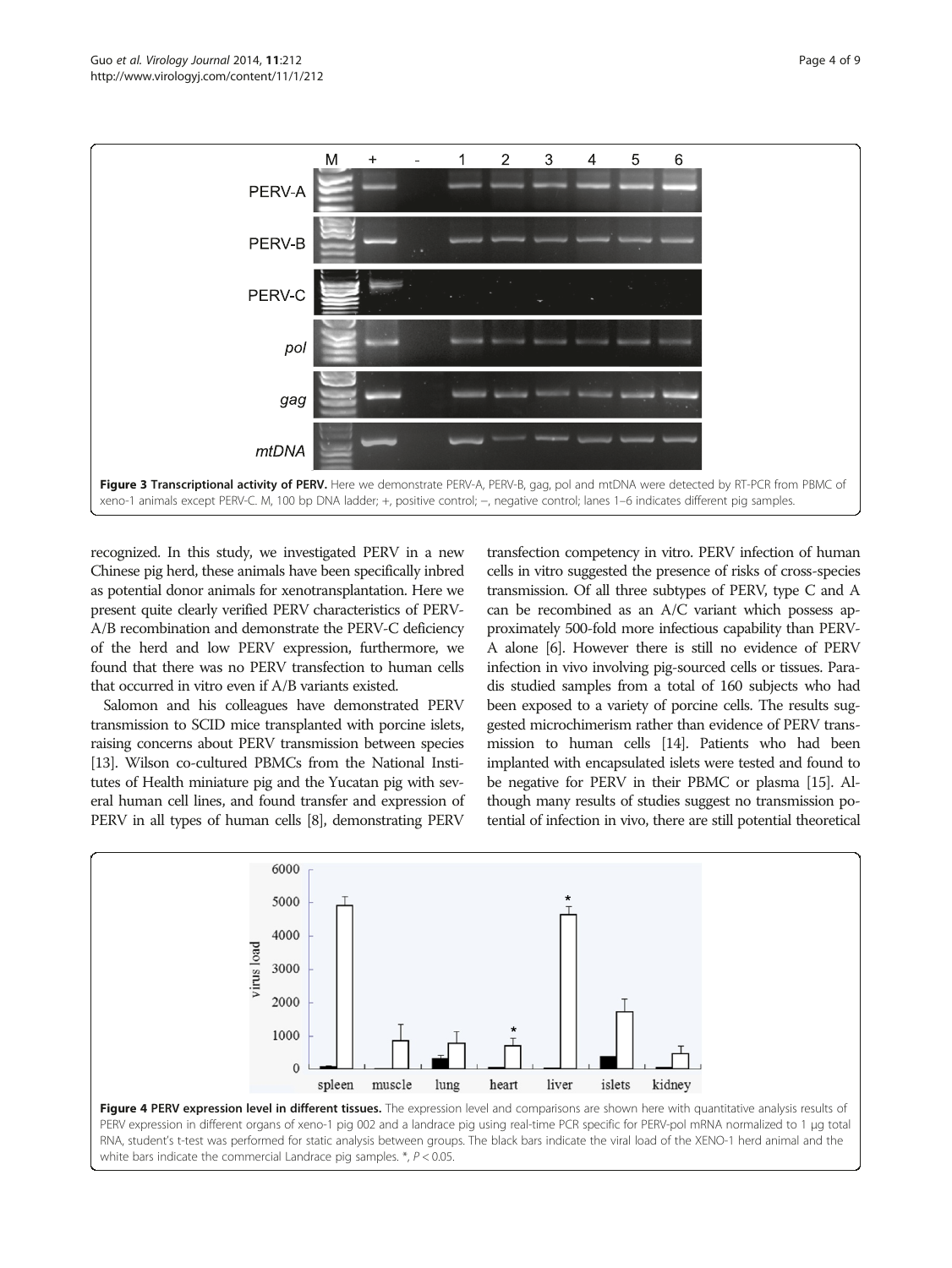<span id="page-4-0"></span>

latent hazards if recipients are immunocompromised, e.g., due to inflammation, fever or oncogenesis. Transmission of PERV may also be able to be activated due to immune system disorders.

In light of the increased attention on xenotransplantation, Wynyard recently presented a clinical trial from 2009 to 2014 in New Zealand [\[16](#page-8-0)] involving 14 recipients who received different numbers of pig islets. At 52 weeks posttransplantation, no transmission of either PERV or other porcine microorganisms were observed, further supporting the use of pig-sourced tissues and cells. Development and screening for zoonotic safe donor animals would be useful and critical to the xenotransplantation industry. Worldwide, there are many varieties of miniature pig species that possess excellent biological and physiological characteristics and have the potential to become xenotransplantation donors. However few herds have been proven to be of a standard to be deemed to be biologically and clinically safe [\[17\]](#page-8-0). To reduce the risk of PERV transmission, Ramsoondar and his colleagues combined nuclear transfer cloning and RNAi technology involving PERV-specific small interfering RNA (siRNA) to produce transgenic pigs that may not propagate PERV [\[18](#page-8-0)]. Although their results showed reduced PERV expression, the variable level of PERV expression between pigs makes it difficult to decipher whether the low viral levels are the result of siRNA alone. Additionally, some wild herds express PERV levels as low or lower than the siRNA transgenic pigs, suggesting that there may be no necessity for genetically knocking down PERV. Although there are currently no data demonstrating PERV infection in either patients or nonhuman primates receiving pig grafts, the IXA and WHO include PERV-C on a proposed list of microbiological pathogens that should be eliminated in donor source pigs to allow the use of their organs or cells for transplantation into humans. Our team screened dozens of pig breeds from the entire mainland of China over a period of several decades. From selecting appropriate progenitor stock we have inbred a new specifically designed pathogen free herd called XENO-1 that are good candidates as a source of xenotransplant donor animals. In this study, we conducted a systematic investigation of PERV expression in this herd. The XENO-1 herd was bred from intentionally screened PERV-C-free ancestors and utilizing sterile Cesarean section to eliminate all anthropozoonosis listed on the IXA pathogen-free list for donor source animals. Using DNAand RNA- based methods we demonstrated the absence of

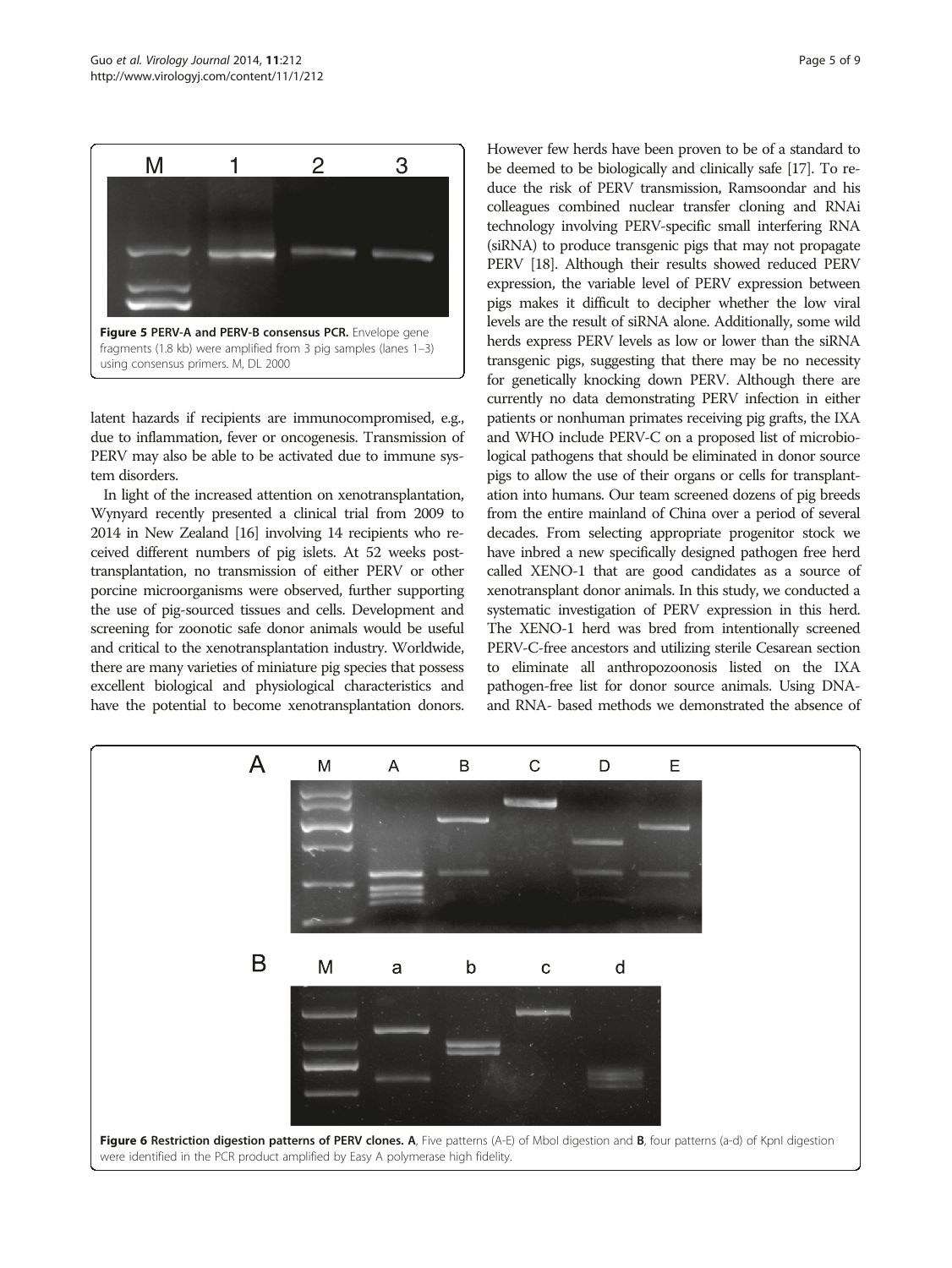| Mbol digestion pattern | Kpnl digestion pattern | Clone numbers | %      |
|------------------------|------------------------|---------------|--------|
| A                      | a                      |               | 11.36% |
| A                      | b                      |               | 4.55%  |
| B                      | b                      | 31            | 70.45% |
| B                      |                        |               | 2.27%  |
|                        | b                      |               | 6.82%  |
| D                      |                        |               | 2.27%  |
| E                      | b                      |               | 2.27%  |

<span id="page-5-0"></span>Table 1 KpnI and MboI restriction digestion patterns and percentage of PERV clones

PERV-C in all of the XENO-1 herd animals in this study (Figures [1](#page-2-0) and [2](#page-2-0)), thus eliminating the concerns about the hazardous A/C recombination. To learn more about the PERV expression pattern, we then investigated the expression level in different tissues of one XENO-1 animal with particularly high PERV expression in PBMCs and a landrace pig that was previously described as showing low PERV expression [\[19\]](#page-8-0). Bittmann studied PERV mRNA expression levels by quantitative real-time PCR in multiple organs of one Yucatan pig that exhibited exceptionally high viral loads [[10\]](#page-8-0). He reported that the tissues with the highest expression were the lung and spleen, whereas those with the lowest or no expression were the muscle and kidneys. In our study, the highest expression was observed in the spleen, in accordance with Bittmann, and the lowest expression was observed in the muscle, lung, heart, islets and kidney in landrace pigs. We identified a XENO-1 animal with high PERV expression in PBMCs that exhibited a unique PERV expression pattern, with high expression in the lung and islets and extremely low expression in the spleen, heart, liver, and kidney; the lowest expression was found in the muscle (Figure [4](#page-3-0)). Most importantly, XENO-1 was observed to



RT-PCR. M, 50 bp-DNA ladder; +, positive control, using DNA from HEK293 co-cultured with PK15; −, negative control, HEK293 cell cultured alone; co indicates HEK-293 cells co-cultured with XENO-1 islets.

exhibit generally low viral loads in all tissues detected, even the highest expression in the lung represented only 38% of the expression levels observed in the Landrace pigs, and there were significant differences in viral load between the XENO-1 and landrace in heart and liver  $(P < 0.05)$ , suggesting that PERV exhibit different expression levels between herds and XENO-1 is a better potential donor animal source for xenotransplantation owing to their low PERV expression.

Next we explored variants of PERV in this herd to determine whether there was an increased probability of PERV-A/B variants due to PERV-C deficiency. Interestingly, our study showed that significantly fewer PERV-A/B variants were observed in the XENO-1 animals relative to local commercial herds previously described by Xing [[20](#page-8-0)]. Using high fidelity PCR based on consensus primers, we amplified 1.8-kb segments (Figure [5](#page-4-0)). After restriction enzyme digestion, we observed only 5 Mbol restriction digestion patterns, 4 KpnI restriction digestion patterns, and 7 combined patterns (Table 1) compared to 8 MboI patterns, 6 KpnI patterns, and 11 combined patterns in Ningxiang pigs. In accordance with Xing's research, the reduction in the number of variant patterns may be due to the long duration of inbreeding and the degeneration of the viral gene. The dominant combined digestion patterns in XENO-1 were the Bb  $(n = 31, 70.45%)$  and Aa  $(n = 5,$ 11.36%) patterns, demonstrating the local characteristics of the variants and suggesting greater safety and regulation of PERV due to fewer variants.

To investigate the possibility of PERV infection in human cells, we established a transwell co-culture system to monitor the zoonotic transmission of PERV to human cells as previously described [[9\]](#page-8-0). As HEK293 is consistently the most permissive human cell line for PERV infection and replication [\[2](#page-8-0)], we co-cultured HEK293 with XENO-1 islets that exhibited a relatively high level of expression of PERV in our study. We based this method of co-culture upon the previous landmark papers of Patience et al., Specke et al. and Jonsson et al. as they had demonstrated quite clearly that using the co-culture system they could demonstrate transmission of PERV to various human cells regardless of the use of direct cell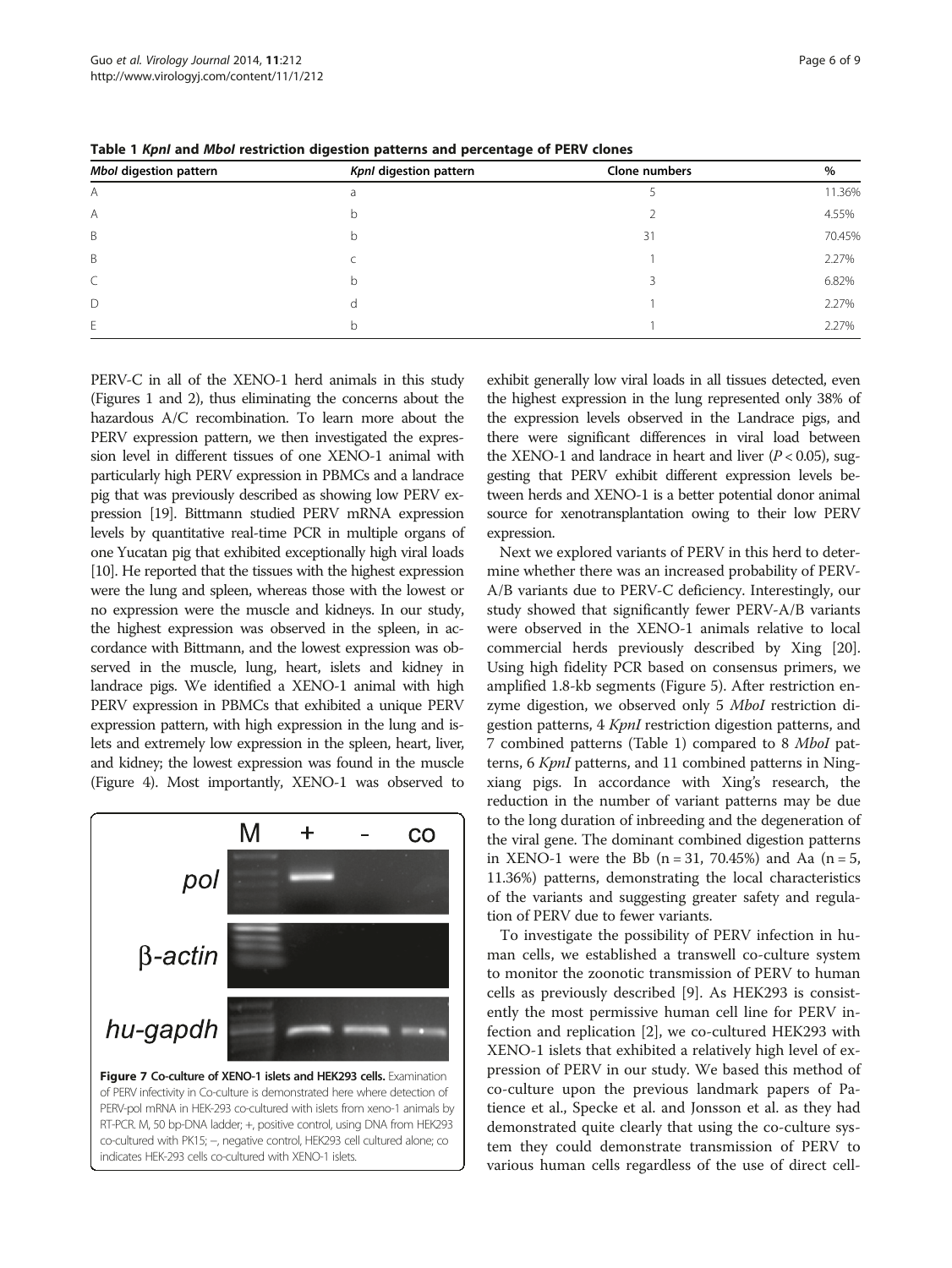to-cell contact or not [\[1,2,9](#page-8-0)]. PERV transmission was determined by real-time PCR of the total mRNA from HEK293 cells based on pol-specific primers. Although Yu reported that PERV from PK15 cells could infect human cells in vitro [\[12](#page-8-0)], and we confirmed the transmission of PERV in HEK293 co-cultured with PK15 in our positive control landrace pig samples, we observed no significant acute effect attributable to PERV infection on the growth of HEK293 cells after extended culture with the XENO-1. Consistent with this finding, our results revealed no evidence of infection of PERV after 30 days of co-culturing (Figure [7\)](#page-5-0), suggesting no direct zoonosis transmission from XENO-1 tissue to human cells.

## Conclusion

In summary, our data indicate that XENO-1, a new herd initially bred for xenotransplantation, exhibits the following desirable characteristics: no PERV-C expression, low PERV load in multiple tissues, fewer variants, and no transmission capacity. Even though there were several recombination variants in the herd, the transmission of PERV from XENO-1 tissue to human cells did not occur in vitro. Therefore, XENO-1 may represent a promising donor animal that meets the FDA industry guidelines for xenotransplantation [\(www.fda.gov,](http://www.fda.gov) Guidance for Industry: Source Animal, Product, Preclinical, and Clinical Issues Concerning the Use of Xenotransplantation Products in Humans. U.S. Department of Health and Human Services, Food and Drug Administration). Our study assessed the important aspects of zoonosis using a novel herd of potential donor source animals validating this herd's ideal characteristics. A more thorough understanding of the latent influence of PERV on XENO-1 animals and human cells precipitates further study, including sequencing analyses of variant patterns and phenotypes, as well as functional studies of PERV-infected cells.

## Materials and methods

## Animal ethics

All research was undertaken following approval and in accordance with the recommendations of the Animal Research Committee of Central South University. Pigs were provided by Hunan Xeno Life Science (Changsha, China) and housed in the Experimental Animal Facility of Central South University (Changsha, China).

## Animals

Following more than a decade of intense searching the XENO-1 herd has been interbred from two different conserved Chinese native pig herds that were identified by screening over 20 herds of pigs throughout China; they are housed in the DPF Animal Facility of Hunan Xeno Life Science (Changsha, China). There are now 115 animals as the core of the herd. The commercial outbred (Landrace) animal used for comparison were supplied by the Experimental Animal Facility of Central South University.

#### Isolation of PBMC

Peripheral blood samples from 37 individual pigs (age 4–8 month, 17 male and 20 female) were randomly collected into tubes containing heparin. PBMCs were extracted as previously described [[21](#page-8-0)].

#### Reagents and cells

PK15 and HEK-293 cells were provided by cell center in Central South University (Changsha, China). Genomic DNA extraction from all cells was performed using a DNA isolation kit (Tiangen, Beijing, China) per the manufacturer's instructions. Total RNA from different tissues and cells was extracted according to the manufacturer's instructions (Qiagen, Valencia, CA). The DNA and RNA concentrations were measured with ultraviolet (UV) spectrophotometry. Reverse transcription was performed using the Super ScriptTMIII first-strand synthesis kit (Invitrogen, Carlsbad, CA, USA). Primers were synthesized by Sangon biotech (Sangon, Shanghai, China).

# Detection of PERV proviral DNA and RNA by PCR and RT-PCR in PBMCs from pigs

The PERV genes pol and gag, porcine mitochondrial (mt) DNA that codes cytochrome oxidase subunit II (CoII), and all three types of PERV envelope-coding DNA (PERV-A, PERV-B and PERV-C) were detected by PCR and RT-PCR using specific primers (Table [2](#page-7-0)). DNA and RNA of PK15 were used as positive controls, HEK293 cells were employed as negative controls. The PCR reaction volume  $(20 \mu L)$  contained the following: 12 μL nuclease-free water, 2 μL 10× PCR reaction buffer, 1.6 μL 25 mmol/L MgCl<sub>2</sub>, 2 μL 2.5 mmol/L dNTP, 0.4 μL Taq DNA polymerase (Takara, Dalian, China), 0.5 μL primer mix and 1.5 μL DNA. The cycling reaction was performed in a programmable thermal cycler (PE9700) under the following conditions: denaturation at 95°C for 150 seconds; 35 cycles at 94°C for 40 seconds, 58-60°C for 40 seconds, and 72°C for 40 seconds; and extension for 5 minutes. The PCR products were then run on a 2% agarose gel. The PCR sensitivities for PERV and *mtDNA* are also described here using a serial dilution of a positive sample (Figure [1](#page-2-0)). All PCR assays were repeated at least once to confirm the results.

## PERV mRNA expression in different tissues relative to a commercial pig

One XENO-1 animal (female, 5 months old, No.M002) in which elevated PERV expression was detected and one Changsha native commercial pig (landrace, male, 5 months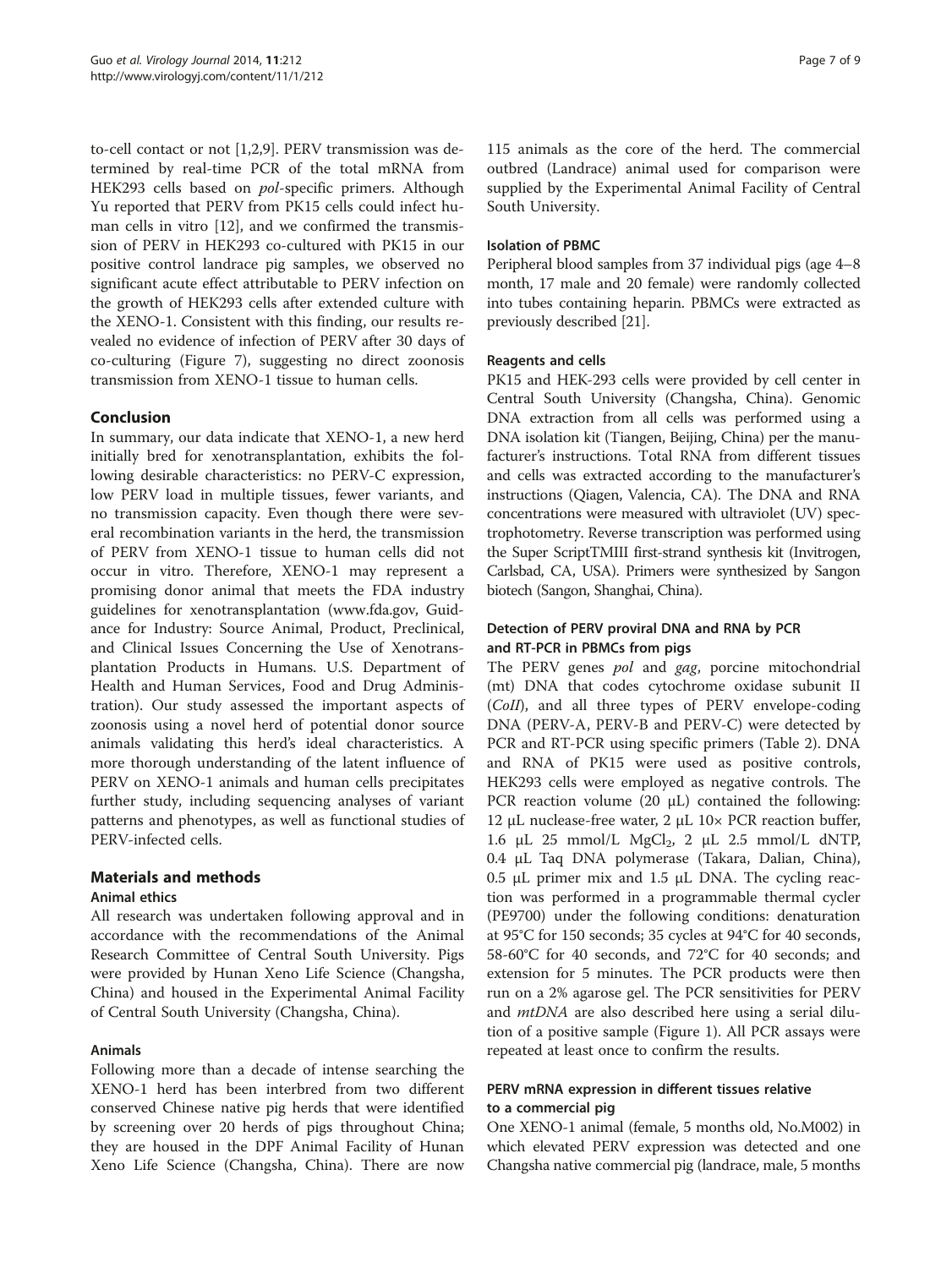<span id="page-7-0"></span>

| Table 2 Primers for PCR and RT-PCR amplification of the different PERV subtypes, <i>mtDNA</i> , pocine $\beta$ -actin and human |  |  |
|---------------------------------------------------------------------------------------------------------------------------------|--|--|
| <b>GAPDH</b>                                                                                                                    |  |  |

| Gene           | Primer sequence                      | Fragment size (bp) |
|----------------|--------------------------------------|--------------------|
| PERV-A         | F: 5'-TGGAAAGATTGGCAACAGCG-3'        | 360                |
|                | R: 5'-AGTGATGTTAGGCTCAGTGG-3'        |                    |
| PERV-B         | F: 5'-TTCTCCTTTGTCAATTCCGG-3'        | 264                |
|                | R: 5'-TACTTTATCGGGTCCCACTG-3'        |                    |
| PERV-C         | F: 5'-CTGACCTGGATTAGAACTGG-3'        | 281                |
|                | R: 5'-ATGTTAGAGGATGGTCCTGG-3'        |                    |
| pol            | F: 5'-CCACAGGGCAACGGCAGTATCC-3'      | 212                |
|                | R: 5'-TTGGAGGGTCAACACAGTGATGG-3'     |                    |
| gag            | F: 5'-CGGCAAGAGAAGAATTTGACT-3'       | 188                |
|                | R: 5'-CAGTTCCTTGCCCAGTGTCC-3'        |                    |
| mtDNA          | F: 5'-TCACCCATCATAGAAGAACTCCTACA-3'  | 281                |
|                | R: 5'-TTTTACGGTTAAGGCTGGGTTATTAAT-3' |                    |
| $\beta$ -actin | F: 5'-CACGCCATCCTGCGTCTGGA-3'        | 100                |
|                | R: 5'-AGCACCGTGTTGGCGTAGAG-3'        |                    |
| <b>GAPDH</b>   | F: 5'-CAAGGTCATCCATGACAACTTTG-3'     | 496                |
|                | R: 5'-GTCCACCACCCTGTTGCTGTAG-3'      |                    |

old) were sacrificed, Samples were taken from various organs and analyzed for PERV expression. All tissues were immediately removed and perfused with PBS (Sigma, MO, USA) to remove any free blood from the tissue. To determine the mRNA expression levels, total RNA was isolated, and RT-PCR was performed using 1 μg RNA from each organ tissue. Quantitative real-time PCR was performed to detect the load of PERV in the XENO-1 and the land race pigs relative to  $β$ -actin. Real-time PCR was based on primers specific for the pol sequence using the Invitrogen SuperScript III platinum system, the MX3000 thermocycler (Stratagene), and primers specific for the PERV gene pol and porcine  $\beta$ -actin (Table 2). Results of three independent experiments were averaged to determine the relative quantification. All results are expressed as mean values ± standard deviation (SD). Comparisons between groups were performed by Student'<sup>s</sup> t-tests. All comparisons are 2 tailed, using SPSS10.0. P < 0.05 was considered significant.

## Analysis of PERV env-A and env-B variants

Easy-A High-Fidelity Taq DNA polymerase (Stratagene, CA, USA) was used to amplify the 1.8-kb envelope gene fragments from three XENO-1 individuals using consensus primers for both type A and type B viruses. The consensus primers (sense primer: 5′-CATGCATCCCACGT TAAGC-3′, antisense primer: 5′- ACCATCCTTCAAAC CACCC-3′), which were chosen from the highly conserved regions at either end of the PERV-A and PERV-B envelope genes, were used to search for novel variants. PCR products were primarily checked by electrophoresis.

Approximately 1.8-kb PCR fragments were purified using a DNA purification kit (Takara, Dalian, China) and mixed. These fragments were inserted into pUCm-T (Tiangen, Beijing, China) vectors and transformed into the E. coli strain HT-115 (Tiangen, Beijing, China). Three hundred single positive clones were picked for PCR amplification, and the PCR products were analyzed using the restriction enzymes KpnI and MboI (New England Biolabs, MA, USA).

# Porcine islet and HEK293 cell co-culturing to monitor PERV transmission

Islets from three XENO-1s were freshly isolated as previously described [\[22\]](#page-8-0) and co-cultured with human embryonic kidney (HEK) 293 cells as also previously described [[9](#page-8-0)]. Due to the difficulty in culturing islet cells long-term we utilised the culture media based upon the improved method [[23](#page-8-0)] in Hams F-10 medium (Gibco-Invitrogen, Grand Island, NY, USA) containing 10% fetal bovine serum, 10 mM glucose, 50 mM isobutylmethlxanthine (Sigma-Aldrich, St. Louis, MO, USA), 2 mM L-glutamine (Invitrogen, Carlsbad, CA, USA), 10 mM nicotinamide (Sigma-Aldrich, St. Louis, MO, USA), 100 U/ml penicillin and 100 ug/ml streptomycin (Invitrogen, Carlsbad, CA, USA), CaCl<sub>2</sub> 0.236 g/L, Hepes 80 mM, NaHCO<sub>3</sub> 21.3% (Sigma-Aldrich, St. Louis, MO, USA), with full media changes per protocol. The cells were co-cultured for one month at 37°C and 5%  $CO<sub>2</sub>$  to estimate the potential retroviral transmission capacity of low PERV-bearing xenografts. Long-term co-culture assays were performed in 6-well tissue culture plates with inserts (Transwell®, Corning Inc, NY). This is currently the gold standard technique used